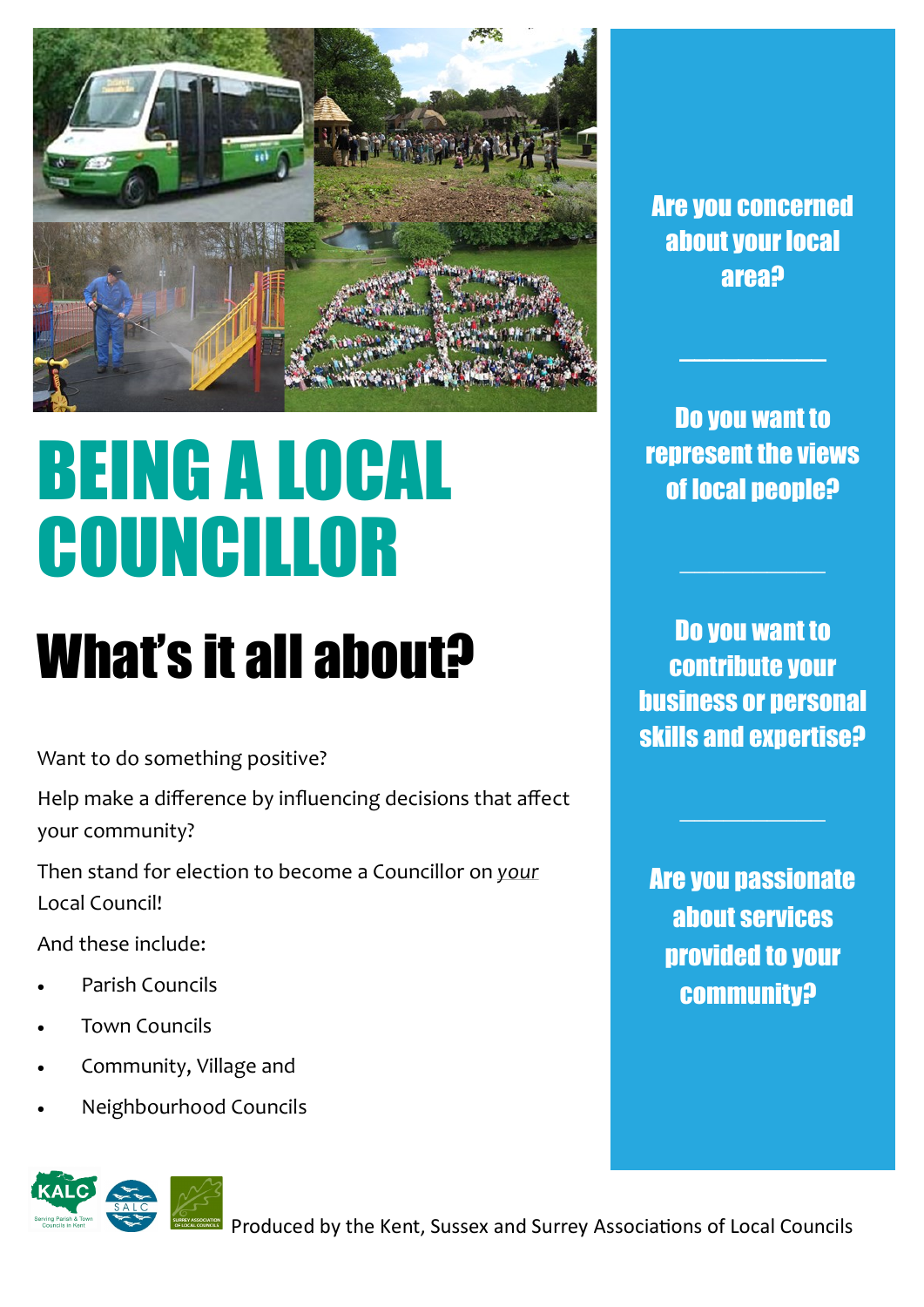

#### Who is eligible?

Any person over the age of 18 who is a citizen of the United Kingdom, The European Community, or the Commonwealth can be a Councillor if they are an elector in, work in, live in or live within three miles of the area of the local Council.

#### What will I do if elected?

- Raise matters that the Council can consider and formally decide to take action about at meetings
- Attend Council meetings
- Make informed contributions which influence the debate on the business that needs to be decided at those meetings
- Participate in the Council's decision making process, which in itself is subject to strict rules and guidelines
- Represent the Council externally



From Local Councils Explained by Meera Tharmaarajah Solicitor for the National Association of Local Councils